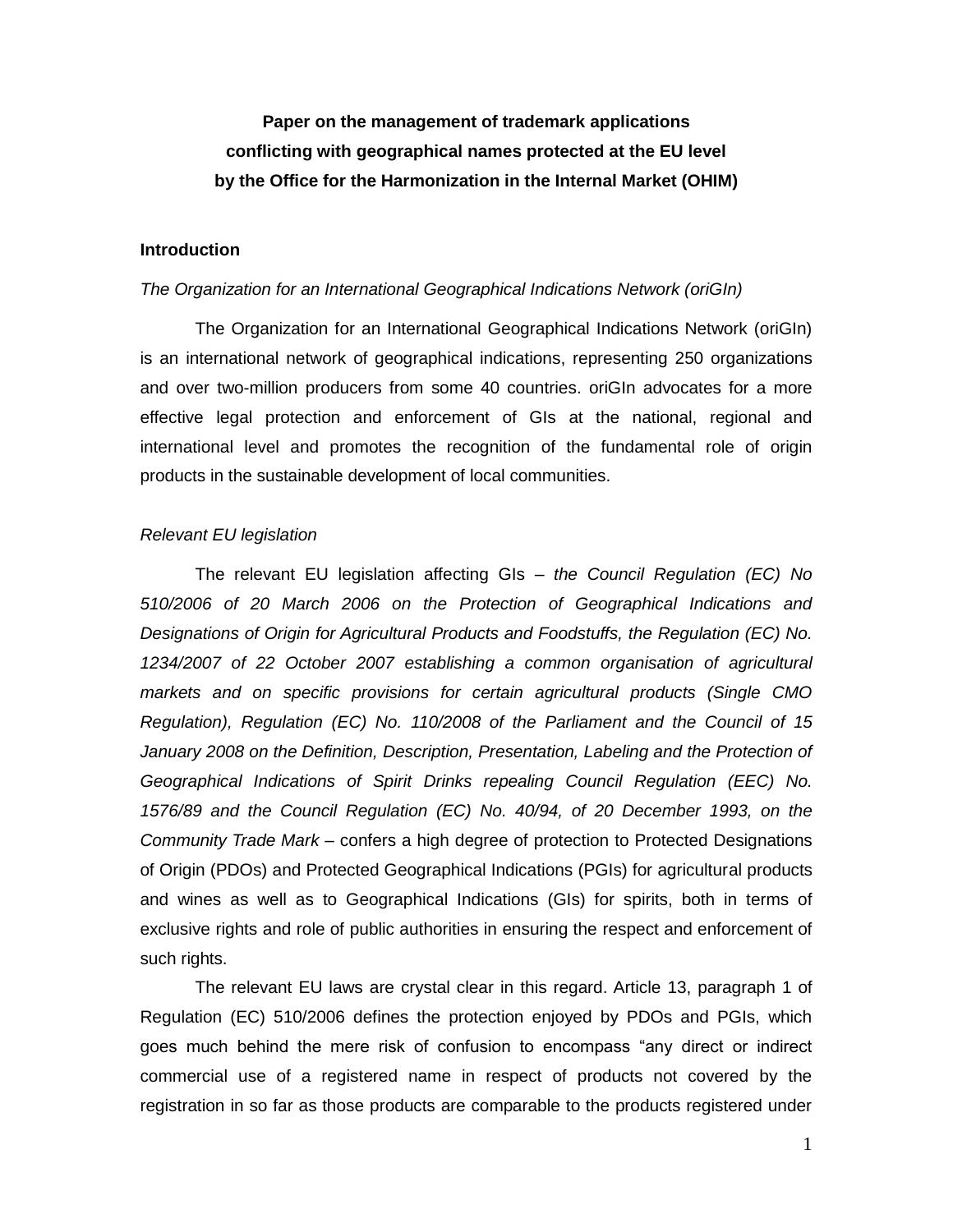that name or in so far as using the name exploits the reputation of the protected name, as well as any misuse, imitation or evocation, even if the true origin of the product is indicated or if the protected name is translated or accompanied by an expression such as "style", "type", "method", "as produced in", "imitation" or similar". Moreover, Article 14, paragraph 1 of the above-mentioned Regulation protects PDOs/PGIs against trademark applications corresponding to any of the situations referred to in Article 13. By stating that these kinds of applications must be refused, the EU legislation clearly puts the burden of carrying out a thorough examination of such applications and, under the above-mentioned circumstances, refusing the ones conflicting with PDOs/PGIs, on the OHIM (as well as on national trademark offices). In this context, it is worth reminding that the provisions set forth in Regulation (EC) 510/06 must be observed by the OHIM in its registration practice, as expressly provided for in Art. 164 of the Community trade mark regulation  $(CTMR)^1$ .

As to the protection and relations with trademark applications, Articles 118 *quaterdecies* and *terdecies* of Regulation 1234/2007 contain equivalent provisions with respect to PDOs and PGIs for wines. Likewise, Articles 16 and 23 of Regulation (EC) 110/2008 contain equivalent provisions with respect to GIs for spirits.

The CTMR goes exactly in the same direction. By virtue of Article  $7$  (g), (j) and (k), PDOs/PGIs as defined in Regulation (EC) 510/2006, as well as geographical indications identifying wines or spirits, have been granted *ex-officio* protection. In other words, trademarks containing, consisting of a PDO-PGI or corresponding to one of the situations covered by Article 13 of Regulation (EC) 510/2006 – as well as trademarks for wines or spirits which contain or consist of a geographical indication identifying wines or spirits with respect of product not having that origin – shall not be registered by the OHIM.

### **Current situation**

 $\overline{a}$ 

*OHIM's practice in dealing with trademark applications conflicting with geographical names protected at the EU level* 

oriGIn has welcomed OHIM"s initiative to create a database containing the list of GIs for wines, spirits, agricultural products and foodstuffs protected under the

<sup>&</sup>lt;sup>1</sup> Cfr. Court of First Instance, Case T 291/03, Judgement 12 September 2007, paragraph 53-56.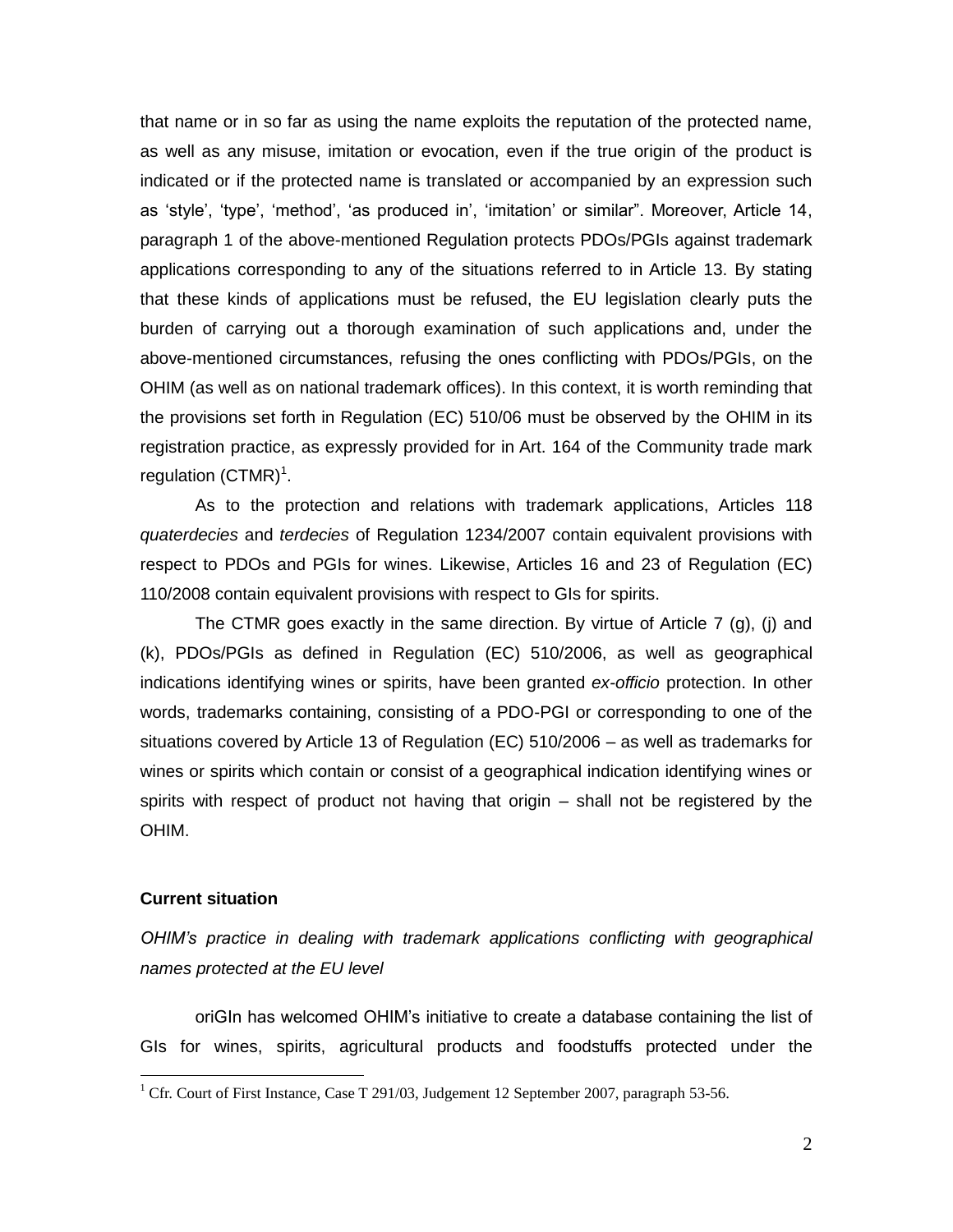Community Regulations and Bilateral Treaties.

In spite of this initiative, however, and much like before the creation of the database, oriGIn"s members have been facing the challenge represented by OHIM"s practice of accepting trademark applications conflicting with PDOs/PGIs. On the one hand, such a practice places the burden on legitimate PGI/PDO producers' associations to oppose any trademark identical, confusingly similar, or corresponding to the situations referred to in the scope of protection of such geographical names, with major implications in terms of financial resources and time. Moreover, such practice creates a private right that may contradict the collective one upheld by the European law to the benefit of producers' organizations.

On the other hand, the EU consumers certainly do not benefit from the current situation. In fact, the above-mentioned practice provides incentives for bad faith registrations and for the use of trademarks containing or consisting of geographical names, thus misleading consumers as to the true origin of products.

OHIM"s practice of publishing trademark applications conflicting with PDOs/PGIs or GIs – provided that the applicant restricts the application to products originating from the geographical area of a given PDO/PGI (for agricultural products or wines) or of a given GI (for spirits) – is inconsistent with the EU legislation and does not take into account the very nature of geographical indications. These are not mere indications of source, but rather signs conveying valuable information concerning the quality of products, obtained in accordance with strict specifications, which are verified by independent bodies. Restricting the application to products originating from the geographical area of a given PDO/PGI or GI does not itself constitute a proof of the respect of the product specification.

Moreover, the practice shows that the OHIM commonly disregards third party observations. As mentioned in Communication No 2/09 of the President of the OHIM on 9 November, 2009, observers normally do not receive any communication from the OHIM, apart from the acknowledgement of receipt of their observations. Observers are not informed as to the outcome of the re-examination, not even when the observations raise serious doubts about the "registrability" of a given sign.

#### *Practical examples*

We have classified the numerous applications for CMTs conflicting with PDOs/PGIs and GIs published or registered by the OHIM in violation of the EU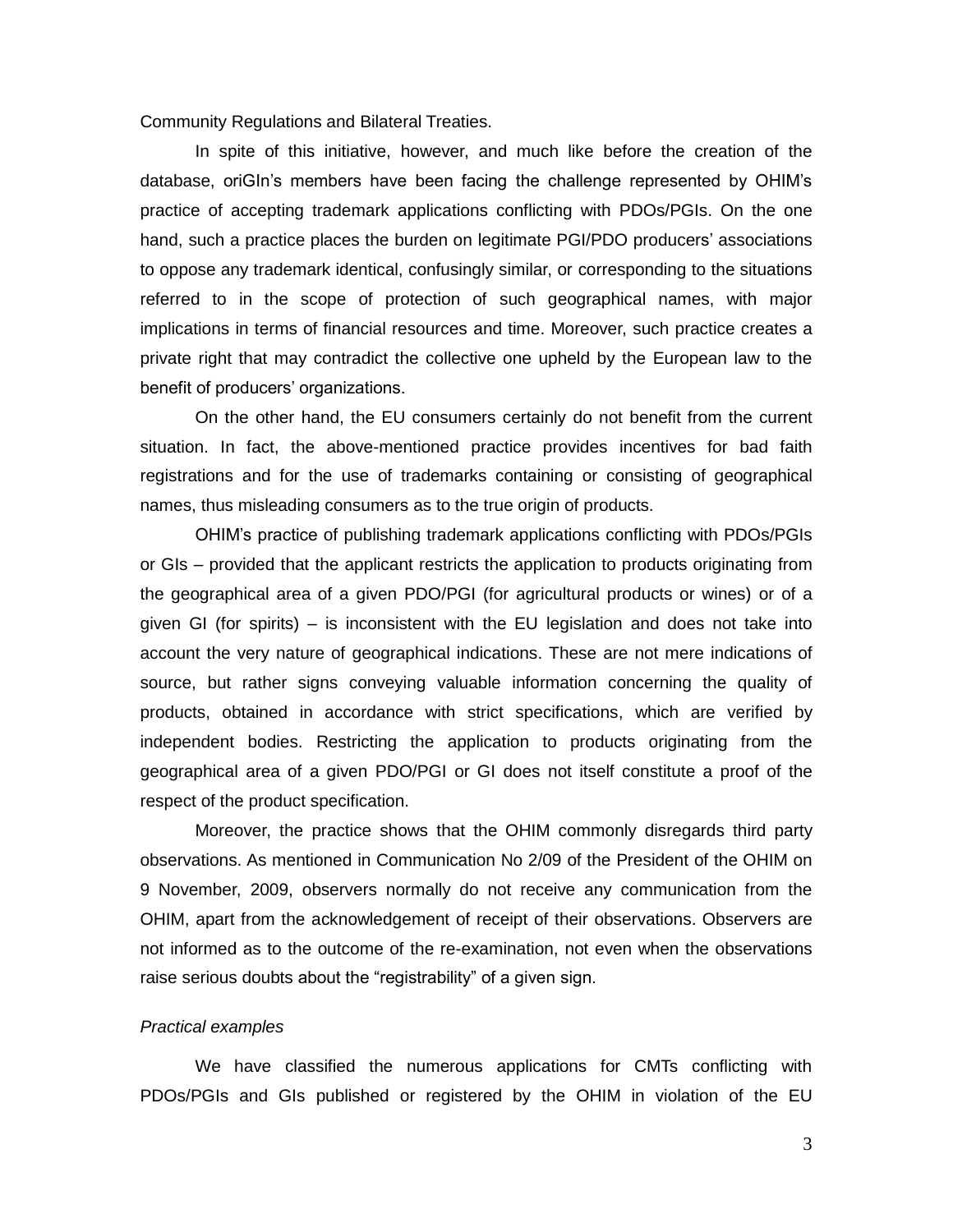legislation into 3 categories. To illustrate this, for each category we have provided one concrete case:

# *i. Applications containing the registered name of a PDO-PGI or GI filed by illegitimate parties with respect to comparable products*

| <b>Trade mark</b>                                                                                                    | Trade mark N.  | Owner                                        | <b>Class</b> | <b>Filing</b> | <b>Status</b> | GI                                                                                                                                                                                                                                                                      |
|----------------------------------------------------------------------------------------------------------------------|----------------|----------------------------------------------|--------------|---------------|---------------|-------------------------------------------------------------------------------------------------------------------------------------------------------------------------------------------------------------------------------------------------------------------------|
|                                                                                                                      |                |                                              |              | date          |               | concerned                                                                                                                                                                                                                                                               |
| <b>PURO</b><br>palapa<br><b>TEQUILA</b><br>REPOSADO 100'<br>AGAVE 38' 0.7L<br><b>TEQUILA</b><br>REPOSADO<br>O' AGAVE | CTM, 006211999 | Sierra<br>Madre<br><b>Trend Food</b><br>GmbH | 33           | 20/08/2007    | Registered    | Tequila,<br>protected<br>in<br>the EU<br>by<br>virtue of the<br>Agreement<br>between the<br>European<br>Community<br>and<br>the<br>United<br>Mexican<br><b>States</b><br>on<br>mutual<br>recognition<br>and<br>protection of<br>Appellations<br>for<br>spirit<br>drinks |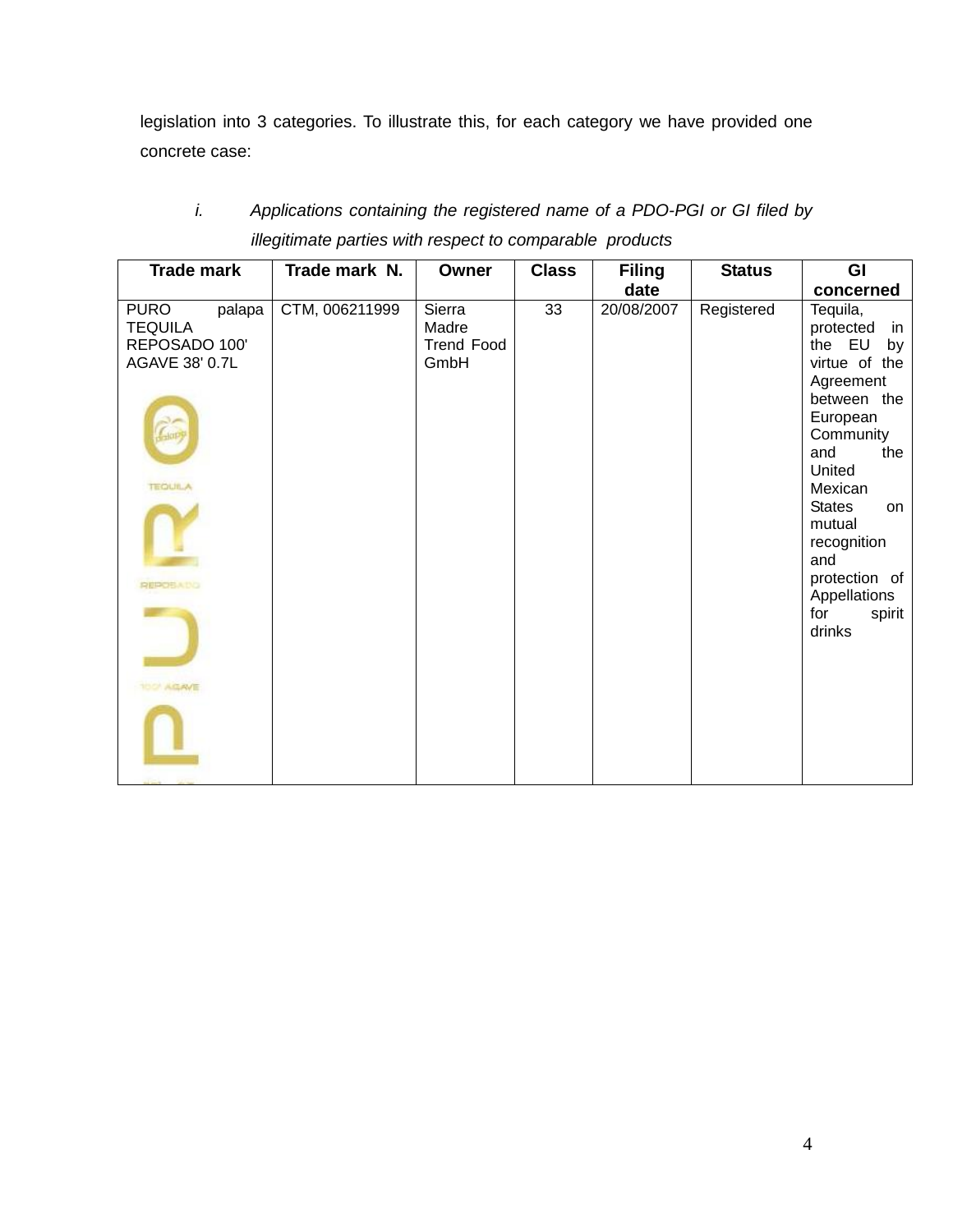- ii. *Applications containing imitations, evocations or other misleading uses of a PDO-PGI or GI filed by illegitimate parties with respect to comparable products* 2
	- Evocation

 $\overline{a}$ 

| Trade mark      | <b>Trade mark</b><br>N. | Owner                | <b>Class</b> | <b>Filing</b><br>date | <b>Status</b> | Gl<br>concerned                                                                        |
|-----------------|-------------------------|----------------------|--------------|-----------------------|---------------|----------------------------------------------------------------------------------------|
| <b>PARMITAL</b> | <b>CTM</b><br>000648733 | Nuova Sala<br>S.R.L. | 29           | 22/10/1997            | Registered    | <b>PDO</b><br>Parmigiano<br>Reggiano,<br>registered<br>under<br>Regulation<br>510/2006 |

- Name of an administrative area within the PDO-PGI or GI relevant geographical zone

| <b>Trade mark</b>             | <b>Trade mark</b>     | Owner                                                  | <b>Class</b>  | <b>Filing</b> | <b>Status</b> | GI                                                                               |
|-------------------------------|-----------------------|--------------------------------------------------------|---------------|---------------|---------------|----------------------------------------------------------------------------------|
|                               | N.                    |                                                        |               | date          |               | concerned                                                                        |
| <b>Asive Theside Avaluage</b> | <b>CTM</b><br>9799263 | Ayuntamento<br>Tavernes<br>de<br>de<br>la<br>Valldigna | 31, 32,<br>35 | 10/03/2011    | Published     | PGI<br>Citricos<br>Valencianos,<br>registered<br>under<br>Regulation<br>510/2006 |

<sup>2</sup> This category includes many sub-categories. We have mentioned here the subcategories which are the most difficult to detect by trademark offices: evocation, even concerning the name of an administrative area within the PDO-PGI or GI relevant geographical zone.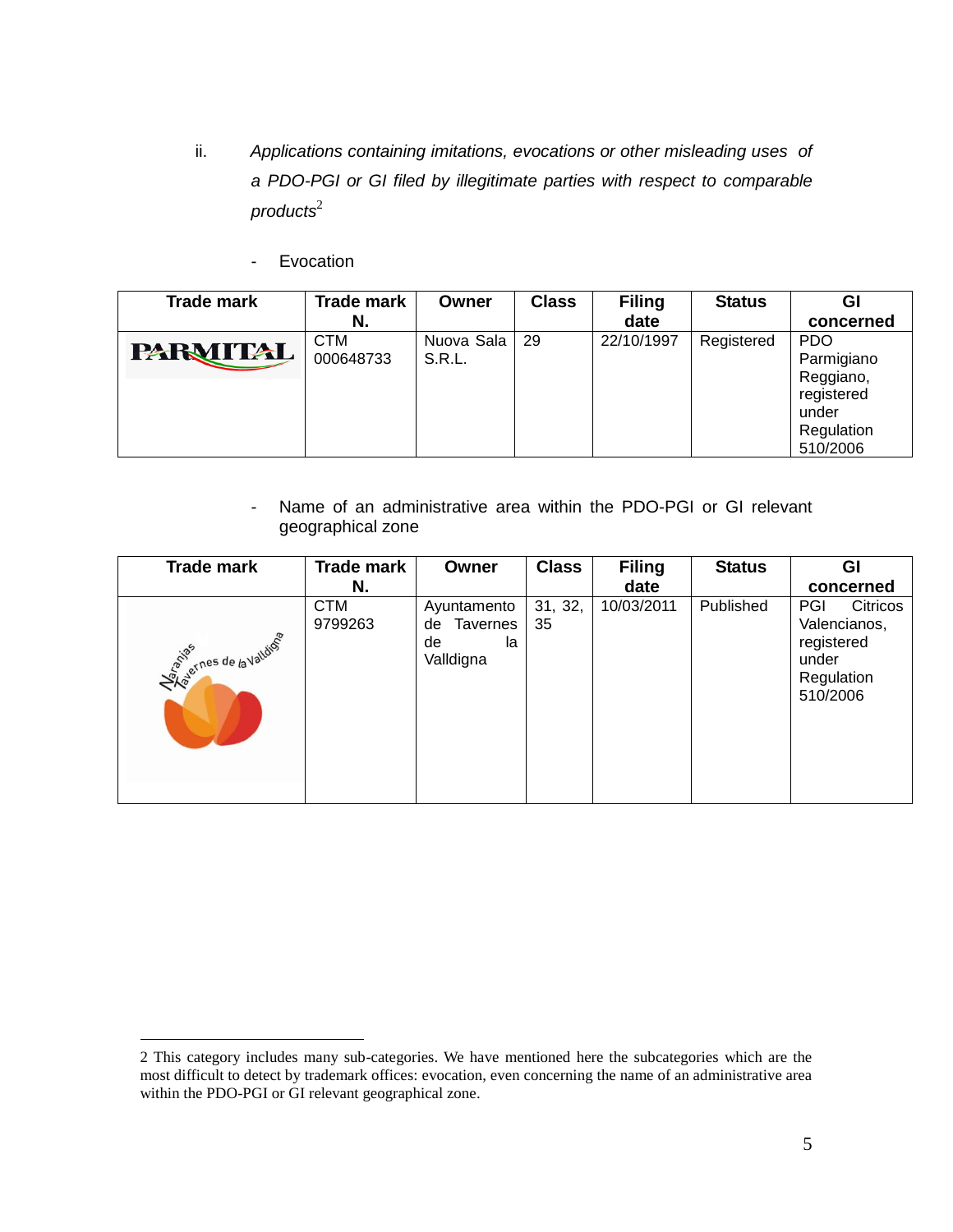| <b>Trade mark</b>                 | <b>Trade mark</b><br>N. | Owner                | <b>Class</b> | <b>Filing</b><br>date | <b>Status</b> | Gl<br>concerned                                                           |
|-----------------------------------|-------------------------|----------------------|--------------|-----------------------|---------------|---------------------------------------------------------------------------|
| COLOMBIANO<br><b>COFFEE HOUSE</b> | <b>CTM</b><br>004635553 | Accelerate<br>S.A.L. | 30, 43       | 05/10/2005            | Registered    | PGI Café de<br>Colombia,<br>registered<br>under<br>Regulation<br>510/2006 |

*iii. Applications containing the registered name of a PDO-PGI or GI filed by illegitimate parties with respect to non comparable products*

#### **oriGIn recommendations**

From a general perspective, OHIM must conduct a thorough examination of applications conflicting with PDOs/PGIs for agricultural products and wines and with GIs for spirits. To this end, observations by third parties - as provided for by Art. 40 of the CTMR - could prove to be an extremely useful tool to collect relevant information. In our view, the OHIM must pay attention to observations, even if the observer is not a party in the proceedings. Should observations concern Article 14, paragraph 1 of Regulation (EC) 510/06 and/or Article 7, letters (j), (k), (h and (i) of the CTMR, attention to observations must be even higher, in light of the challenges to implement such prohibitions in an *ex-officio* examination.

From a practical perspective, we have come-up with the following recommendations to provide OHIM with concrete elements to deal with trademark applications conflicting with PDOs/PGIs for agricultural products and wines and with GIs for spirits. These recommendations have been formulated with specific regard to the EU Regulations on geographical indications. They are not intended to interpret and/or contradict any further rule and/or practice concerning geographical indications (including specific provisions contained in GI groups" internal regulations touching upon the relations between trademarks and PDOs/PGIs or GIs) which is in force in any single EU Member State.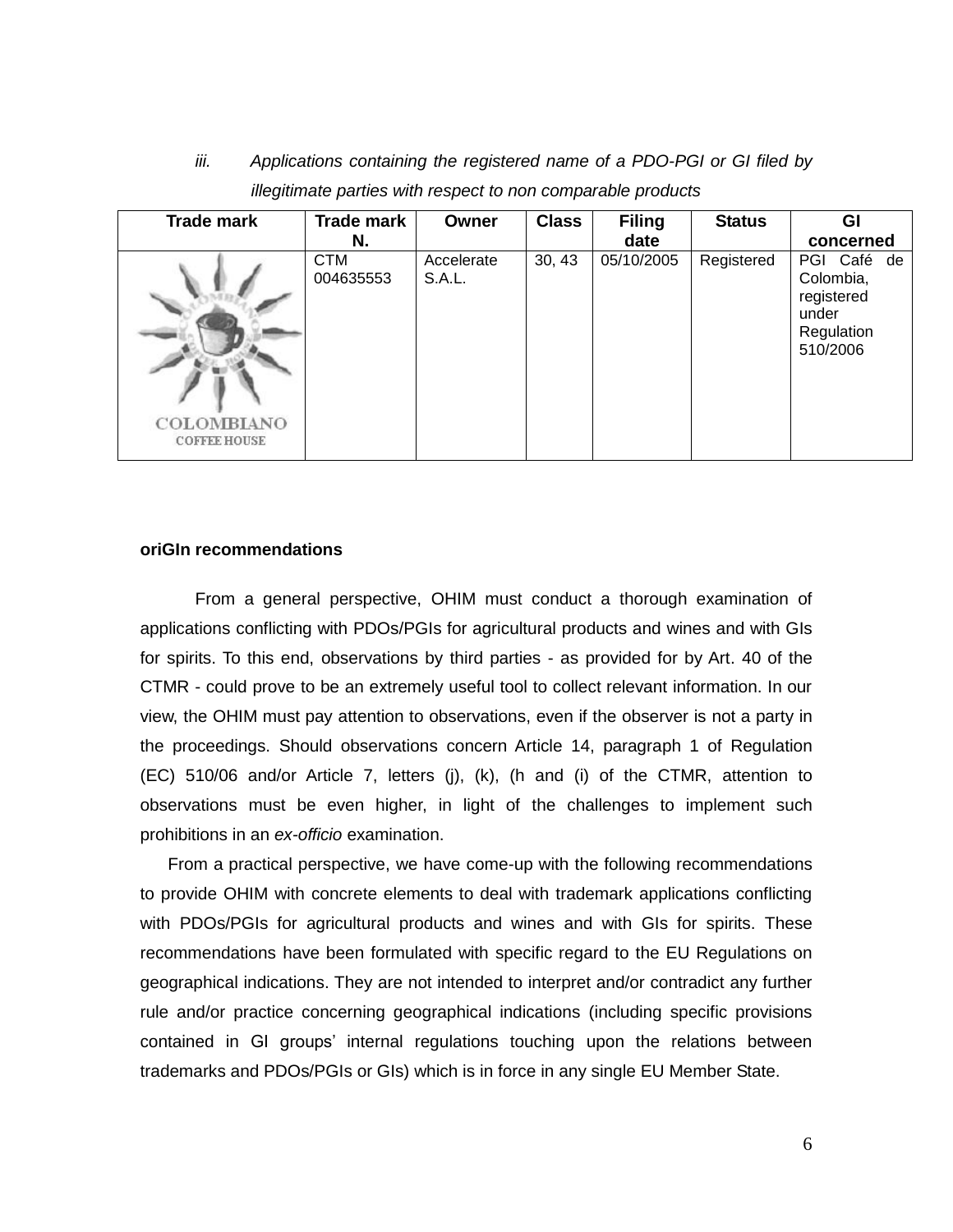### A. Applications containing the registered name of a PDO-PGI or GI filed by illegitimate parties with respect to comparable products:

We believe this scenario is straightforward:

- When dealing with such an application, the examiner should consult the OHIM database of GIs as well as the official European Commission's databases (DOOR, E-BACCHUS and E-SPIRIT-DRINKS).
- If the trademark contains or consists of the name of a PDO-PGI (or a GI in the case of spirits), such application must be refused.
- B. Applications containing imitations, evocations or other misleading uses of a PDO-PGI or GI filed by illegitimate parties with respect to comparable products:

Cases of misuse, imitation or the name of a PDO/PGI or GI, or accompanied by an expression such as 'style', 'type', 'method', 'as produced in', 'imitation' or similar, are relatively easy to detect. The recommendations of paragraph A would therefore apply also to such cases. We believe though that the cases of "evocation", including when the name of an administrative area within the PDO-PGI or GI relevant geographical zone is concerned, deserve specific attention:

### Evocation:

- When dealing with such an application, the examiner should consult the OHIM database of GIs as well as the official European Commission"s databases (DOOR, E-BACCHUS and E-SPIRIT-DRINKS).
- Moreover, the examiner should make an effort to evaluate the application against the definition of "evocation" consolidated through the European case law and reject it if the evocation of a PDO-PGI (or a GI in the case of spirits) can be clearly assessed. In this regard, it is worth mentioning Case C-87/97, PDO Gorgonzola *v* Cambozola trademark, Court of Justice of the European Communities (ECJ), Judgment of March 4, 1999 (see in particular paragraph 26: "*it is possible for a protected designation to be evoked where there is no likelihood of confusion between the products concerned and even where no*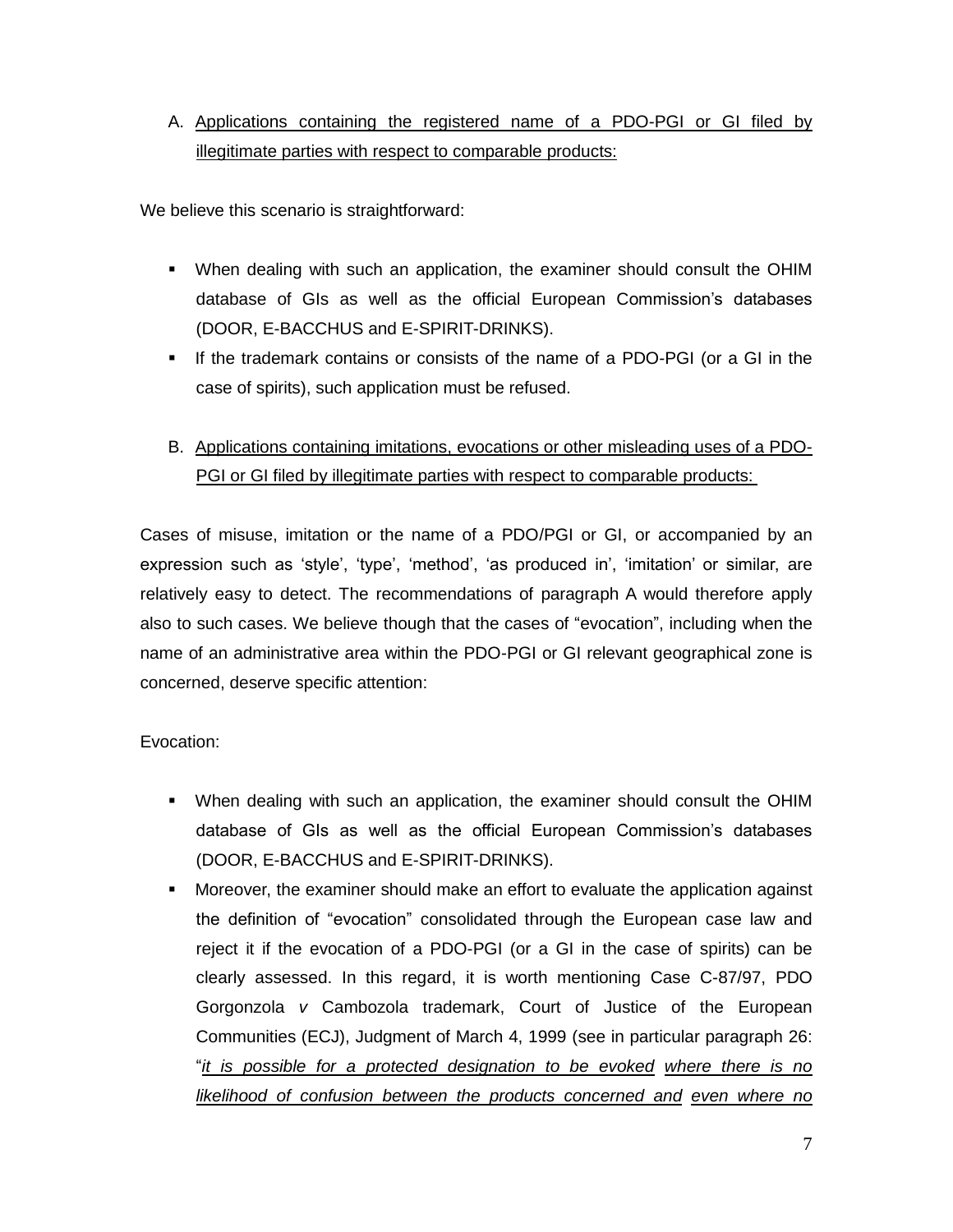*Community protection extends to the parts of that designation which are echoed in the term or terms at issue*") and Case C-132/05, European Commission *v*  Federal Republic of Germany, Court of justice of the European communities (Grand Chamber), Judgment of February 26, 2008 (see in particular paragraphs 48/49: "*That proximity and the phonetic and visual similarities referred to in paragraph 46 above are such as to bring to the mind of the consumer the cheese protected by the PDO 'Parmigiano Reggiano', when he is confronted by a hard cheese, grated or intended to be grated, bearing the name 'Parmesan'. In those circumstances, the use of the name 'Parmesan' must be regarded, in the sense of Article 13(1)(b) of Regulation No 2081/92, as an evocation of the PDO 'Parmigiano Reggiano*").

 As this can turn out to be a very difficult task for trademark examiners, the "observations by third parties" procedure represents a tremendous opportunity for the OHIM to gather useful information about a potential evocation of a protected geographical name.

Names of administrative areas within the PDO-PGI or GI relevant geographical zone:

- When dealing with such applications, the examiner should consult the OHIM database of GIs as well as the official European Commission"s databases (DOOR, E-BACCHUS and E-SPIRIT-DRINKS).
- Moreover, the examiner should make an effort to evaluate the application against the fact that the use of names of administrative area within the PDO-PGI or GI relevant geographical zone might infringe the right deriving from protected geographical name at issue<sup>3</sup>. If so, such applications must be rejected.
- As limited sources of information might be available to guide an examiner in such an evaluation, observations by third parties represent a tremendous opportunity for the OHIM to gather useful information in this regard.

<sup>&</sup>lt;sup>3</sup> See OHIM Resolution on Opposition n. B 1 354 689, Consejo Regulador de la IGP Cítricos Valencianos v. Asociación Professional de Exportadores de Frutos de la Provincia de Castellón, 27/01/2011. See also General Court of the European Union (EGC) Case T 237/08 – Trademark Cuvee Palomar and GI VALENCIA for wines.